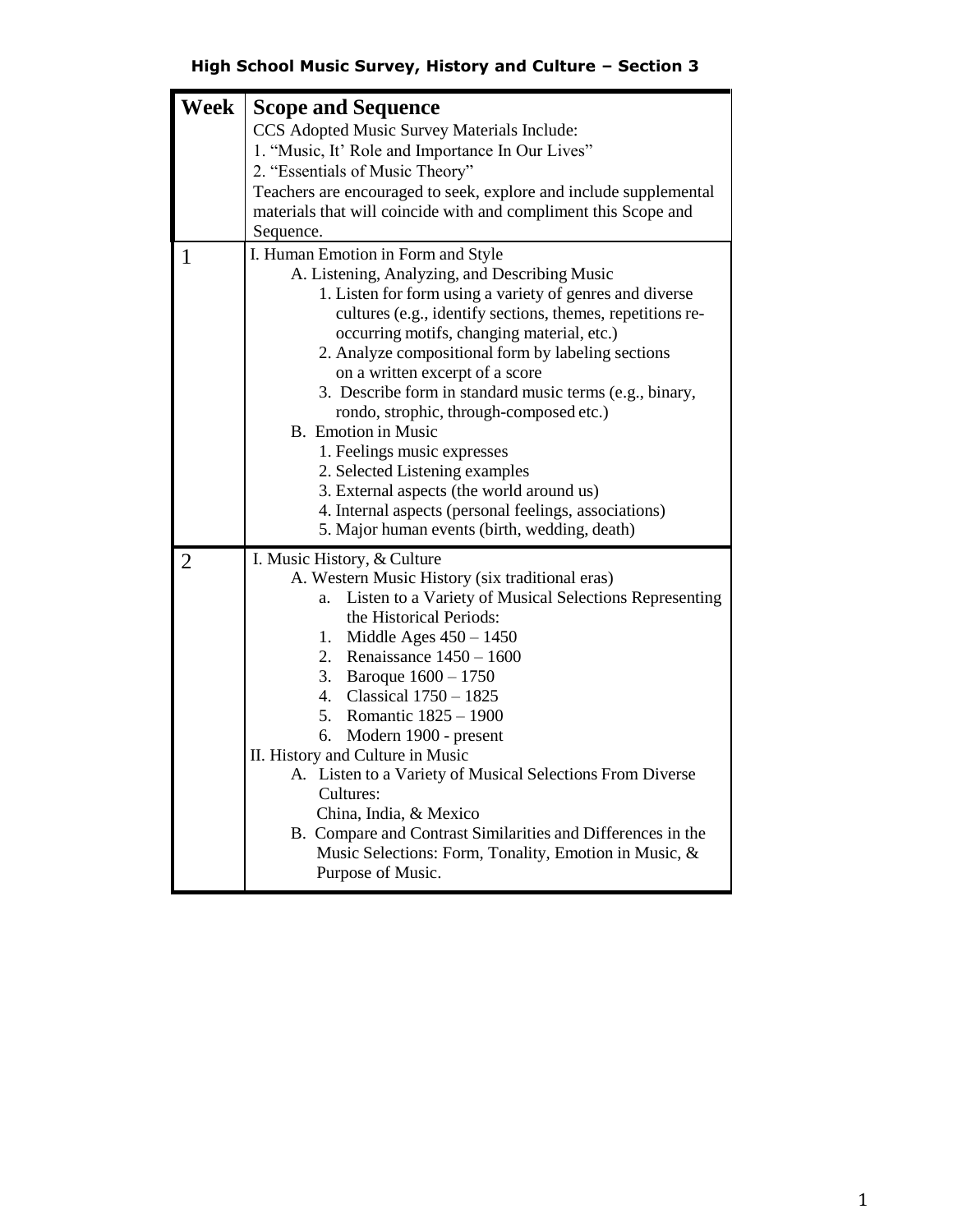## **High School Music Survey, History and Culture – Section 3**

| 3                                                      | I. History and Culture in Music                                                                                                                                                            |  |  |
|--------------------------------------------------------|--------------------------------------------------------------------------------------------------------------------------------------------------------------------------------------------|--|--|
|                                                        | A. Compare and Contrast Varied Music Styles from the United                                                                                                                                |  |  |
|                                                        | <b>States, World Music and Historical Periods</b>                                                                                                                                          |  |  |
|                                                        | 1. Bluegrass - United States                                                                                                                                                               |  |  |
|                                                        | 2. Mariachi – Mexico                                                                                                                                                                       |  |  |
| 3. German Folk Music - Germany                         |                                                                                                                                                                                            |  |  |
|                                                        | 4. Scottish Folk Music - Scotland                                                                                                                                                          |  |  |
|                                                        | B. Identify Sources of American Music Genres, Trace the                                                                                                                                    |  |  |
| Evolution of Those Genres, and Cite Composers or Well- |                                                                                                                                                                                            |  |  |
|                                                        | <b>Known Musicians of Those Genres</b>                                                                                                                                                     |  |  |
|                                                        | 1. Spirituals                                                                                                                                                                              |  |  |
|                                                        | 2. Jazz and Blues                                                                                                                                                                          |  |  |
|                                                        | 3. Folk and Country                                                                                                                                                                        |  |  |
|                                                        | 4. Gospel                                                                                                                                                                                  |  |  |
|                                                        | 5. Hip-hop and Rap                                                                                                                                                                         |  |  |
|                                                        |                                                                                                                                                                                            |  |  |
| 4                                                      | I. History and Culture in Music                                                                                                                                                            |  |  |
|                                                        | A. Music in World Religions (listen and describe/explore history                                                                                                                           |  |  |
|                                                        | and culture in music of the five major world religions)                                                                                                                                    |  |  |
|                                                        | 1. Hinduism                                                                                                                                                                                |  |  |
|                                                        | 2. Buddhism                                                                                                                                                                                |  |  |
|                                                        | 3. Judaism                                                                                                                                                                                 |  |  |
|                                                        | 4. Christianity                                                                                                                                                                            |  |  |
|                                                        | 5. Islam                                                                                                                                                                                   |  |  |
|                                                        | B. Compare and Contrast Performance Styles of Two Examples of                                                                                                                              |  |  |
|                                                        | <b>Music Representing Different Religions</b>                                                                                                                                              |  |  |
| 5                                                      | I. Love Songs Old and New - Music and Text                                                                                                                                                 |  |  |
|                                                        | A. American Love Songs Today                                                                                                                                                               |  |  |
|                                                        | 1. Explore lyrics of several popular love songs of the past                                                                                                                                |  |  |
|                                                        | three years                                                                                                                                                                                |  |  |
|                                                        |                                                                                                                                                                                            |  |  |
|                                                        |                                                                                                                                                                                            |  |  |
|                                                        |                                                                                                                                                                                            |  |  |
|                                                        |                                                                                                                                                                                            |  |  |
|                                                        | 2. Compare and contrast lyrics in American love songs of the<br>40's, 50's, 60's and 70's<br>3. Compare and contrast love song lyrics of the<br>WWII era with those of the Vietnam War era |  |  |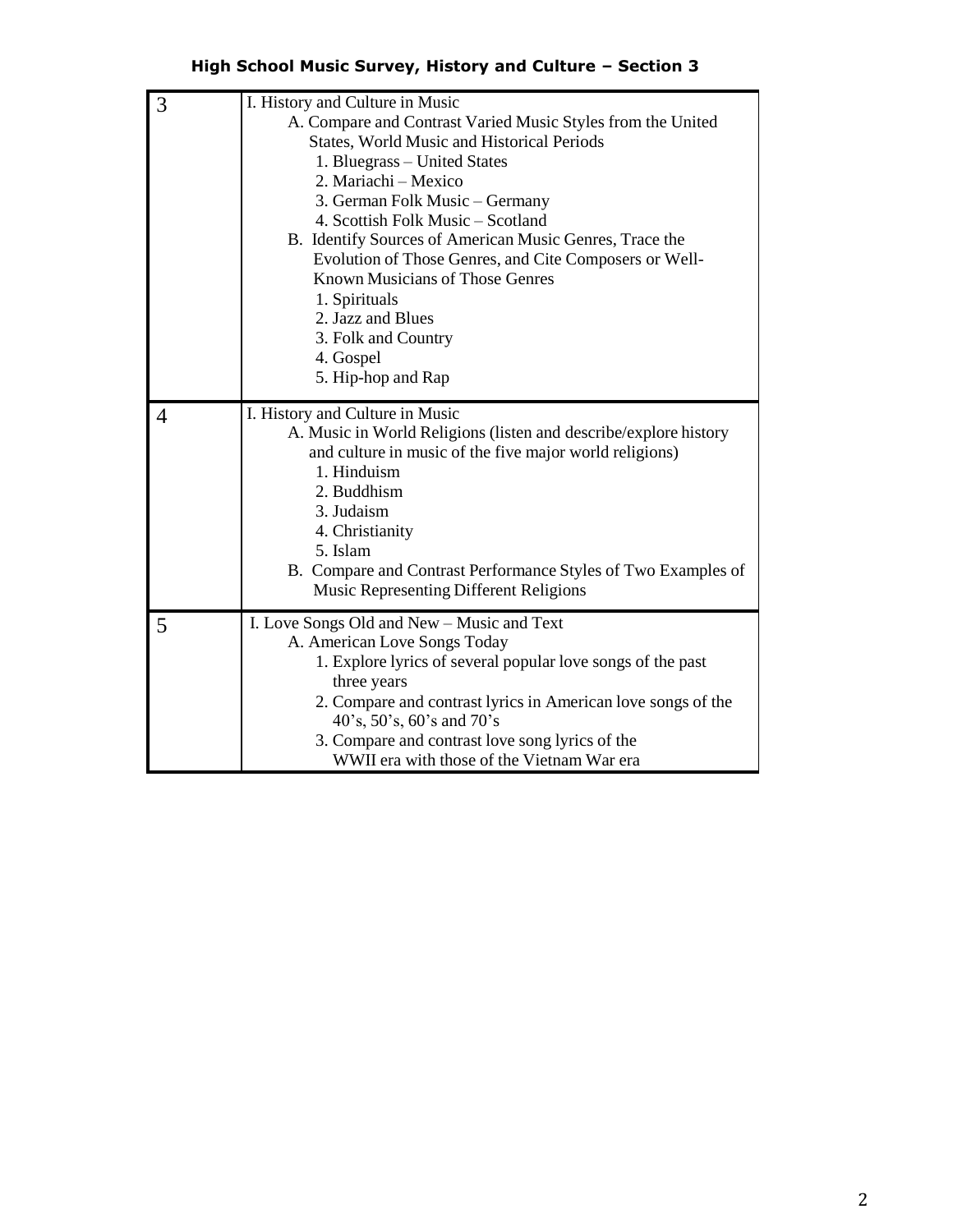## **High School Music Survey, History and Culture – Section 3**

| 6 | I. Creating and Performing a Love Song Composition<br>A. Listen to Student Selected Love Songs and Discuss<br>Similarities and Differences<br>1. List styles and preferences<br>2. List composers and musicians (artists involved in the<br>creation, production and performance of the song)<br>B. Create Lyrics for a Love Song (16-24 Measures)<br>1. Discuss phrasing and poetic flow of lyrics<br>2. Review and revise lyrics<br>C. Create Melody for Love Song Lyrics (16-24 measures using<br>previously learned compositional strategies) |
|---|---------------------------------------------------------------------------------------------------------------------------------------------------------------------------------------------------------------------------------------------------------------------------------------------------------------------------------------------------------------------------------------------------------------------------------------------------------------------------------------------------------------------------------------------------|
|   | I. Love Song Composition Continued<br>A. Review and Revise Love Song Composition<br>1. Evaluate phrasing and melodic flow<br>2. Evaluate accuracy of notation (use of theoretical<br>knowledge)<br>B. Rehearse and Perform Love Song Composition<br>C. Evaluate                                                                                                                                                                                                                                                                                   |
| 8 | I. Exploring Technology In Love Song Composition<br>A. Keyboard Lab (use of synthesized sound)<br>1. Experiment with various "special effects sounds" to<br>enhance composition<br>2. Sampling, sequencing and saving keyboard material<br>B. Final Performance of Love Song<br>C. Evaluate                                                                                                                                                                                                                                                       |
| 9 | I. Review and Assessment<br><b>Using Teacher Chosen Assessment Strategies:</b><br>A. Review Selected Music History Items from weeks<br>$1 - 4$<br><b>B.</b> Assessment<br>1. Written and Aural                                                                                                                                                                                                                                                                                                                                                    |